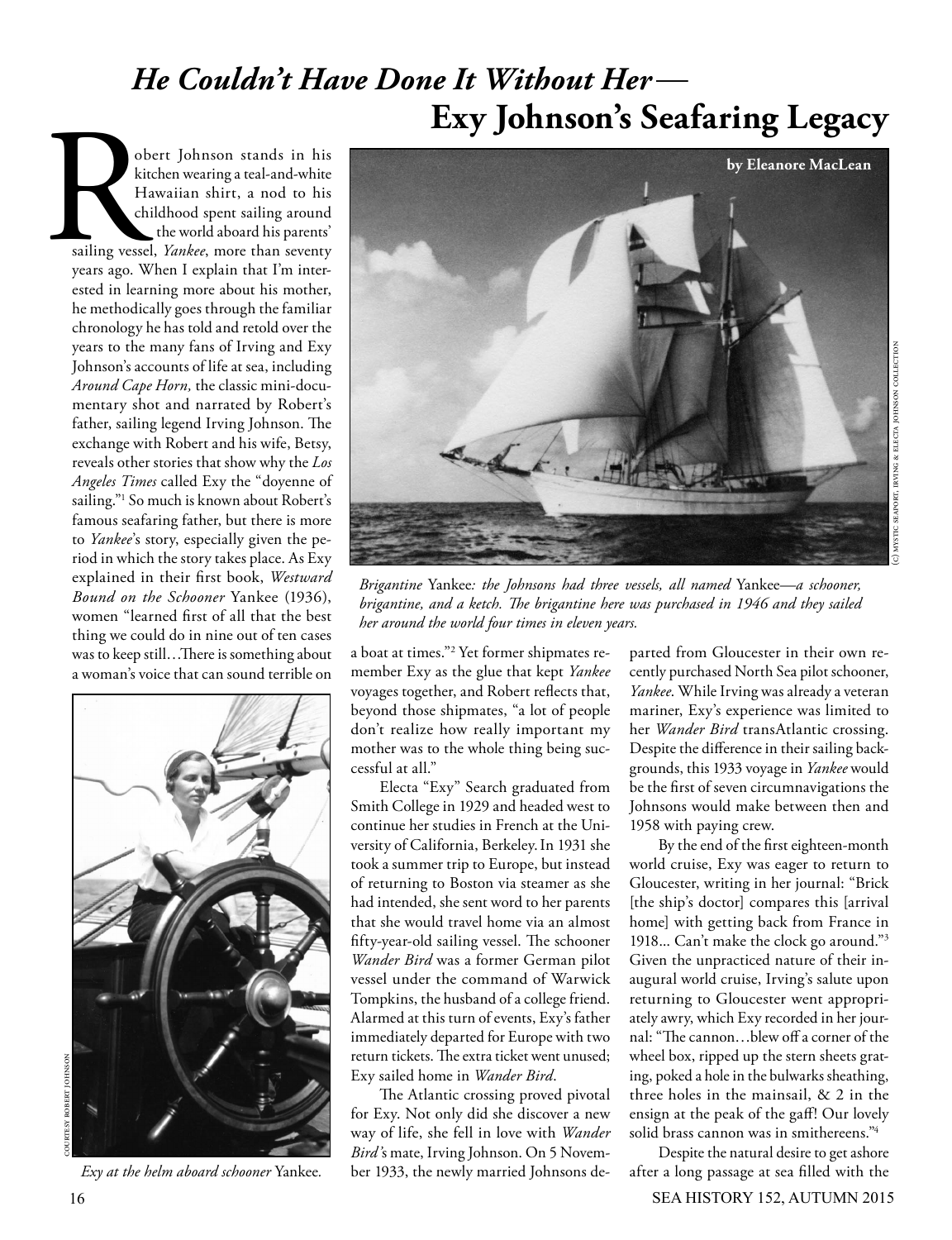uncertainties of a first voyage, Exy realized long before returning to Gloucester that she loved living at sea. Robert explains, "when my father noticed that my mother wasn't complaining about sailing back to Boston in the dead of winter at the end of a long world cruise, he took it as a very good sign." Exy wrote in 1936: "No life could be more simple—almost childishly so—but it was a very satisfying existence… there was no question of being bored. I don't think the word could ever be applied to sailors—passengers, yes—but not to anyone who has ships and the sea to deal with himself."5

Aboard ship, while Irving attended to his duties as captain, Exy served as ship's secretary, editor, food manager, and linguist, among other roles. For each world cruise, Exy purchased the first nine months' worth of food before *Yankee* departed Gloucester. These provisions were replaced with another nine months' supply, preordered, in Singapore. Along the way, Exy augmented *Yankee*'s stores of fresh produce and meat at local markets, a task made easier by her language and bartering skills. Exy oversaw the daily workings of the galley—though not the cooking itself—and planned the day's meals in advance.

This did not mean, however, that Exy was not a sailor in her own right. Robert explains that his mother was a competent navigator. She "had used a sextant and worked out sights and had done some coastal piloting. The vast majority was done by my father…but she certainly knew how." Exy often took the helm in hazardous situations while Irving went aloft. On the second of seven trips across the South Pacific, Exy conned *Yankee* on her final approach to Pitcairn Island, while most of the crew, including Irving, were incapacitated from severe food poisoning.<sup>6</sup>

Robert explains that Exy was a good judge of people, and her input was critical in selecting a crew of twenty or so young people who would have to share a confined space for eighteen months. The world cruises did not revolve around specific academic or professional goals, allowing Exy to select crew members based on compatibility rather than previous sailing experience. Along with the sixteen or so boys, the Johnsons took along several young women to make the ship feel more like a family, as well as the ship's only paid crewmember—the cook. Exy's journals reveal how personally she took this task. Early in the third cruise she wrote: "They are a nice lot of boys, but it…doesn't seem to have occurred to them to do things for themselves." She added, "Perhaps a lot of it is adolescence…they're bound to improve."7

She stressed when there was discontent onboard, not only because she understood it could potentially ruin the voyage, but also because she wanted the crew to view the world cruises as she did, and cared that they left with having had a meaningful and positive—experience. Exy recalled in a 1992 interview that, "At the time, I nev-





## *Irving and Exy Johnson, 1937*

er felt maternal toward the crew. They certainly didn't want mothering. But now I feel as if they were all my children. We hear from them, we see them…it's just like having the children come home."8

Exy's careful attention to the ship's company and their voyage experience extended to her notice of the places they visited and her interest in the people they met, particularly the women. Living much of her adult life at sea without a community of women from which to learn, Exy relied on the female role models she encountered on remote islands, living in environments analogous to *Yankee* in that they required of their inhabitants resourcefulness, resilience, and determination. Pitcairn was a particularly influential port stop for Exy. There she met Ada Christian, who Exy described in *Westward Bound* as "unfailingly thoughtful, unruffled, serene, and tactful."9 Ada and Exy would become lifelong friends.

Soon Exy also took on the role of mother to her own children aboard *Yankee*, and Exy's contact with other women in the places they visited took on extra importance. Her sons both took their first world cruises at just over a year old—Arthur on the second cruise and Robert on the third. Exy took care of her sons "practically all of their waking hours" when they were infants and toddlers. Another woman sailed with

*Exy shopping at the market in Zanzibar. From the Johnson's 1952-1955 scrapbook.*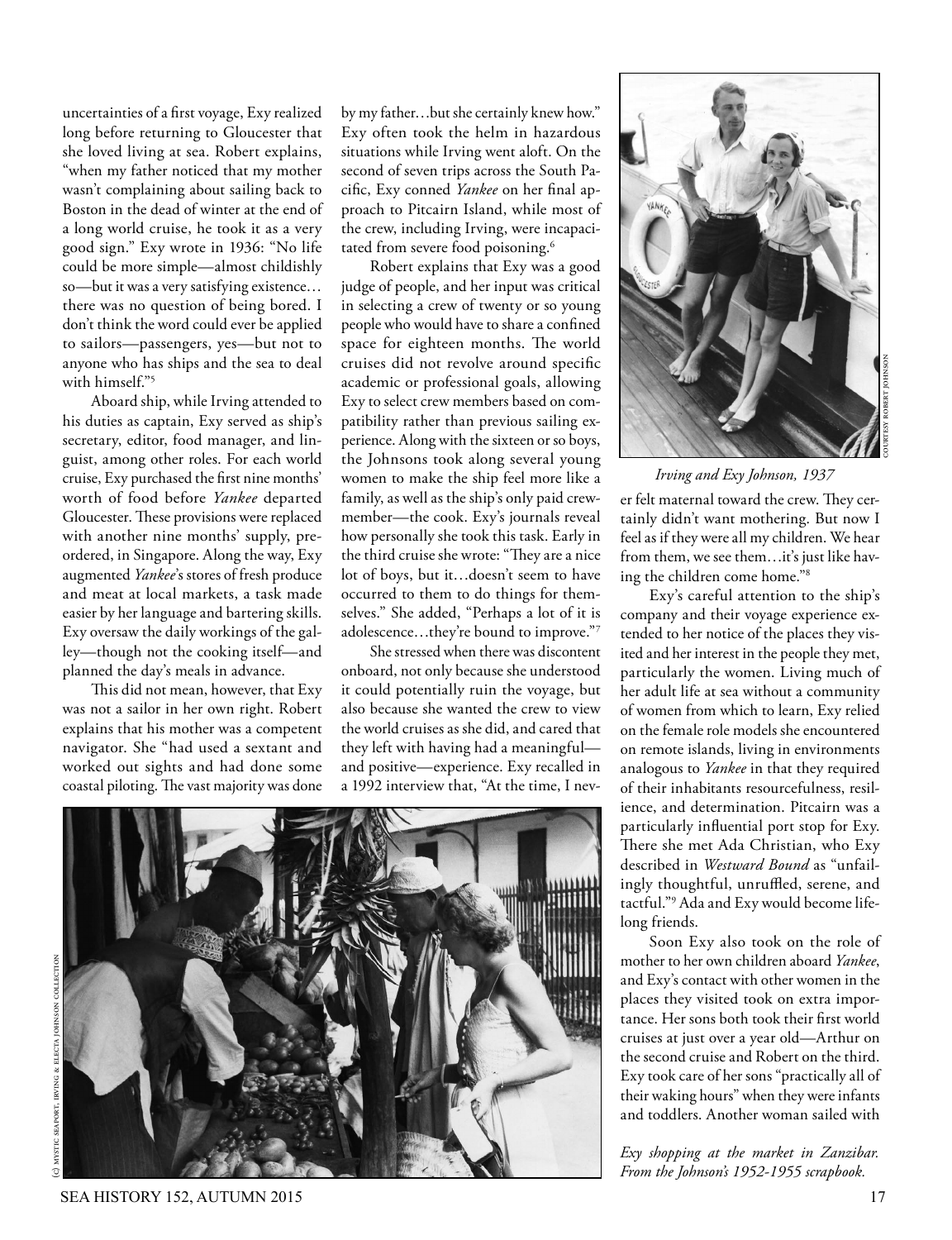them to help with childcare during the early cruises, though these aides were sometimes more work than help. On Floreana Island in the Galápagos, Exy wrote in her journal that, "Mrs. Munroe told me my children did me credit and I nearly burst with pride. It made all my efforts seem worthwhile and made me resolved to continue them."10

When Arthur and Robert reached school age, Exy taught them using the Calvert Correspondence School curriculum. The boys had formal lessons every day *Yankee* was at sea and took their "vacation"

the crew, and "we never looked at it as sail training. People learned how to sail, but that was sort of incidental." Exy wrote in *Westward Bound:* "In watches, as in everything else, the cruise was run on two main principles: to have a good time, and to sail the ship properly."12

By the seventh cruise, Robert was a high school senior at a Connecticut boarding school and Arthur was in college. Exy wrote to Robert from the Tuamotus in French Polynesia: "Father and I more than most people feel there is so much more in life besides college that we do not feel you

has spread across the country to Los Angeles, where the TopSail Youth Program operates the twin brigantines *Exy Johnson*  and *Irving Johnson*, launched in 2003. Exy was on hand to christen the ship that bears her name.

Exy was one of *Yankee*'s many onboard writers over the years and likely the most prolific. Exy once said that if she had not married Irving and sailed around the world, she would have liked to have been a reporter.13 In writing books about *Yankee*'s voyages, which are credited to both Irving and Exy, Irving would dictate to Exy, who



*Motherhood hardly put a stop to Exy Johnson's world voyaging. The Johnsons had two sons and took each on a world cruise just after their respective first birthdays. (left) Exy at sea as a young mother; (right) Exy, Robert, Irving, and Arthur Johnson.* 

days in port. Exy reflected in a 1992 interview that, "It was a very conventional time in education. You learned what you were supposed to and that was that." Aboard *Yankee,* however, Arthur and Robert had "that one teacher, one pupil relationship [in which] you can't slide by anything, so in that way they learned more than some children would in school…they [also] didn't realize [that] what they were learning" in port augmented their formal lessons.

The ship environment helped Exy, too, because "the ship had to be kept in good condition…and [Arthur and Robert] saw that people stepped to the job. [Irving] was a very good example. They just had no idea that you could dodge things that needed to be done."11 Robert explains that while he and his brother had schooling on board, there was no formal academic program for

*must* get in…I think you will get in and will want to go, perhaps even this coming fall… [But] there are many alternatives open to you." Exy's progressive perspective foreshadowed the philosophy of many contemporary experiential education programs, and indeed *Yankee* and the Johnsons had a direct influence on modern sail training, particularly the Sea Education Association (SEA) out of Woods Hole, Massachusetts. SEA's first vessel, schooner *Westward*, was built along *Yankee'*s lines, and Irving served as a founding trustee and consultant to SEA. After Irving's death in 1991, Exy took his place on the board of trustees until she died in 2004. Son Robert now serves as a consultant. Robert considers one of his father's contributions as "being the bridge between working sail and what's now the tall ship industry." The Johnsons' legacy

would take the dictation down in shorthand and later edit it. All but *Sailing to See: A Picture Cruise on the Schooner* Yankee (1939) are written from Exy's first-person perspective. Exy co-wrote ten *National Geographic* articles with Irving, and beginning with her *Wander Bird* voyage and continuing throughout the cruises in *Yankee*, Exy also wrote and published magazine and newspaper articles on her own.

courtesy robert johnson

By the later voyages, Exy seemed to recognize that her experiences in *Yankee*  were not only good reads but also contained a record of remote peoples and places that might someday be changed irrevocably. The Johnsons essentially conducted longitudinal studies of their perennial ports-ofcall, especially in the South Pacific where they developed close friendships. Exy wrote in Yankee*'s Wander World*: "Mrs. Wittmer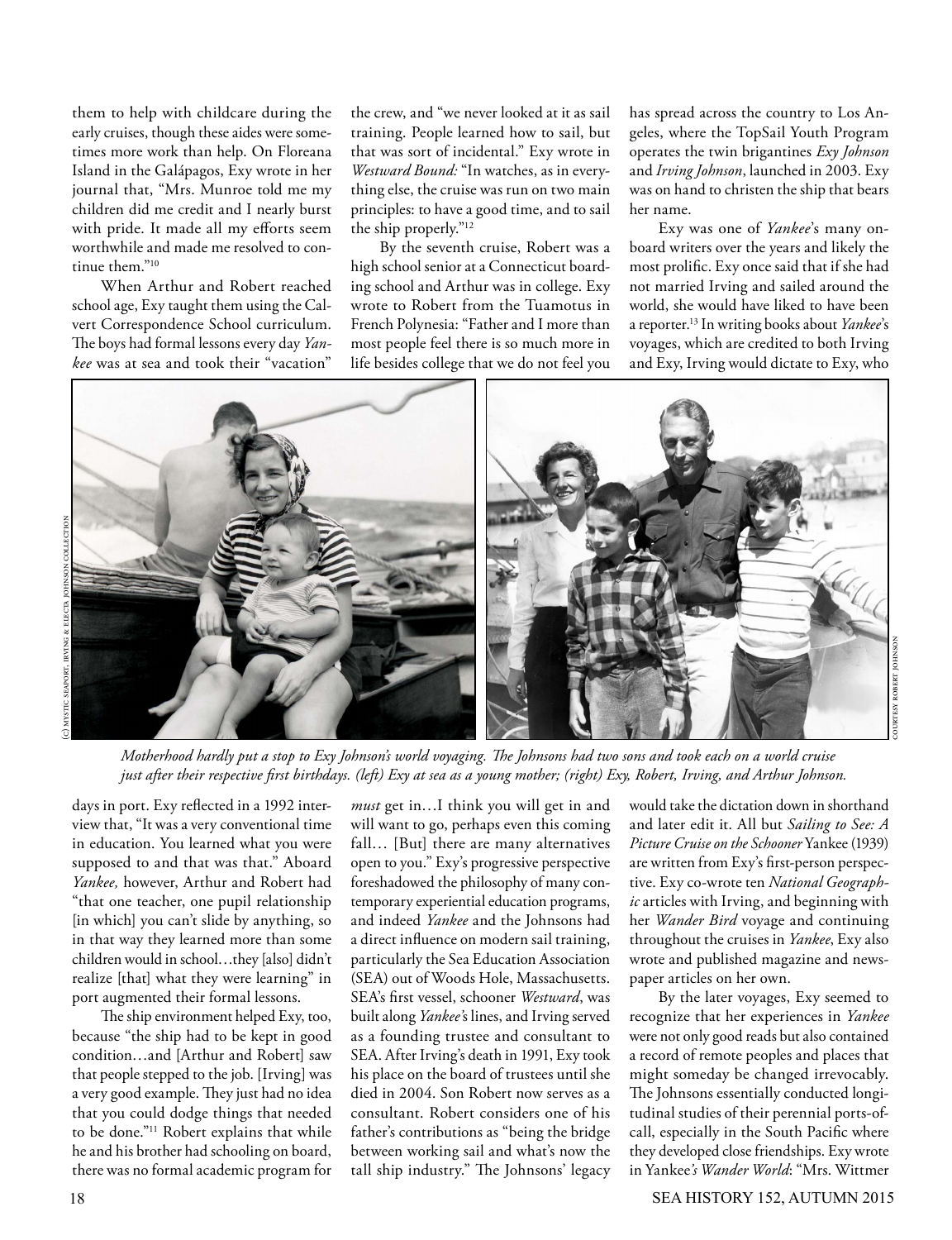[of Floreana Island] and I were really old friends, though the actual hours we had spent together could easily be counted. In remote places those hours count more than they do in cities."14 The far-flung and largely inaccessible Pitcairn Island served as *Yankee*'s South Pacific home. On each visit, *Yankee* brought much-needed supplies and caught up on the changes of the last three years. As *Yankee* prepared to get underway from Pitcairn for the last time, the Pitcairners stood on deck singing "Sweet Bye and Bye," their traditional farewell song to the crew. Exy wrote in a letter that "when Irving replied 'All I can say is thank you,' his voice broke completely and it was all he *could* say." Soon after, the Pitcairners rowed home and *Yankee* cast off. Exy writes: "Darkness came while we were down at chow and when we came back on deck the island had vanished."<sup>15</sup>

Back home in Sherborn, Massachusetts, Robert tours me around the house as he continues to tell stories he heard as a child, his own tales from growing up in *Yankee*, and a few stories of his own. He points out memorabilia from his family's years at sea, including carved figurines from various Pacific islands and *Yankee*'s wheel, which hangs above the piano. He shows me Exy's handmade tapestry depicting the first three voyages and explains the details sewn within. Along with Mystic Seaport, which holds much of the Johnsons' collection, Robert is the caretaker of *Yankee*'s history as the last surviving member of his immediate family.



*Exy's tapestries depict* Yankee'*s voyages from her three first world cruises.*

Looking back, it's not surprising that there are echoes of the Johnsons in so many of the place-based, experiential programs available to young people today. In a 1951 article for *Motor Boating Magazine*, Julie Pyle, a crew member on the fifth world cruise, wrote: "We were to learn on this trip that there is no education like that taught by the sea. We were to realize, too, that sailing is a whole way of life and that a ship is a complete world in itself."16 Just as Warwick Tompkins influenced Irving



and Exy, former *Yankee* mate Arthur Kimberly followed the Johnsons' model of an extended voyage with paying crew in his brigantine *Romance*. Kimberly and his wife Gloria trained what would become the next generation of captains, including Bert Rogers, executive director of Tall Ships America, and Captain Dan Moreland of the world-voyaging barque *Picton Castle*. Rogers, Moreland, and some of their *Romance* shipmates, in turn, trained today's captains of traditional sail, plus the thousands of passengers, students, and trainees who have participated in the active American sail training community. With each passing generation, the original model, in most cases, has become more academically oriented, while still retaining the adventurous spirit of the Johnsons' world cruises.

I also begin to see where my own story fits into the Johnsons' legacy. I likely would never have sailed offshore in the brigantine *Robert C. Seamans* during my semester at the Maritime Studies Program of Williams College and Mystic Seaport, or completed a senior thesis on sail training,

*(left) The Los Angeles Maritime Institute's TopSail Youth Program operates two brigantines named for the Johnsons*—Irving Johnson *(left) and* Exy Johnson.

SEA HISTORY 152, AUTUMN 2015 19